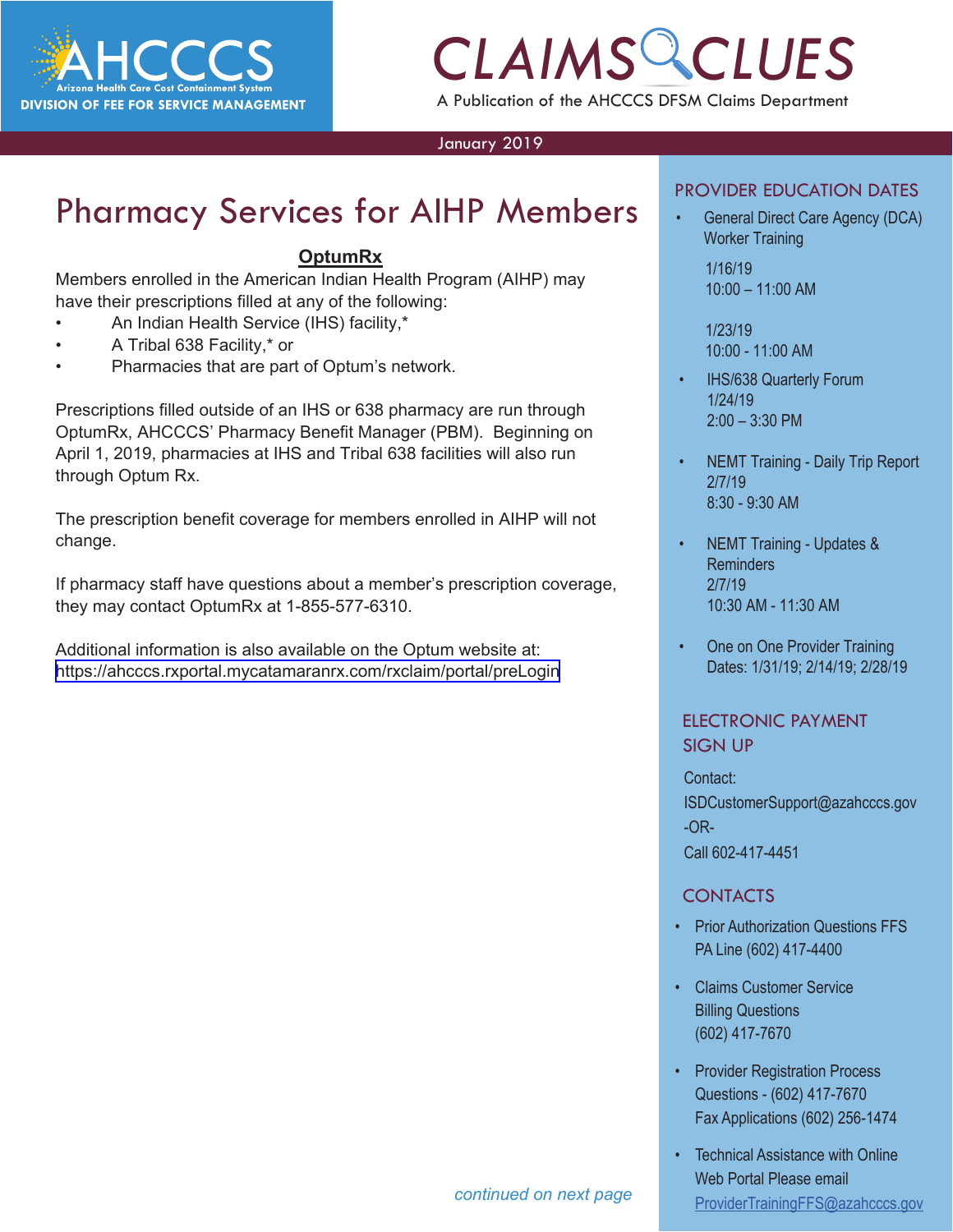### Pharmacy Services for AIHP Members Continued

#### **BriovaRx Specialty Pharmacy**

BriovaRx is OptumRx's Specialty Pharmacy. BriovaRx is part of the PBM for members who are receiving specialty medications, and will provide the special treatments needed for complex conditions like cancer and arthritis. To learn more about BriovaRx, please call 1-855-427-4682 or visit the website at [www.BriovaRx.com.](www.BriovaRx.com)

[If a member has been](http://www.BriovaRx.com) receiving hemophilia factor or Ceprotin from BriovaRx or a different specialty pharmacy, their prescriptions for Factor or Ceprotin will be provided by CVS Specialty Pharmacy beginning on October 1, 2018.

Members will have received a letter notifying them of the change. For questions, please contact CVS Specialty Pharmacy at 1-800-237-2767.

### Remittance Advice FAQs

#### **Q: Who is a candidate for ERA/835?**

**A:** Information important to note is that an AHCCCS registered provider would receive a remittance advice from AHCCCS as a result of Fee-For-Service (FFS) claims adjudication. To further explain, AHCCCS reimburses providers for services in only two ways:

- 1. Our AHCCCS health plans directly reimburse providers who subcontract with them and/or provide services to their enrolled members. Each AHCCCS health plan is considered the payer, and providers submit claims for AHCCCS health plan enrolled members directly to the member's AHCCCS health plan.
- 2. AHCCCS reimburses providers on a FFS basis for services rendered to members eligible for AHCCCS or ALTCS, when they are not enrolled with anAHCCCS health plan. FFS populations include, but are not limited to, members in the Federal Emergency Services (FES) Program, members enrolled in the American Indian Health Program (AIHP), or American Indian members enrolled in a Tribal ALTCS Program. For these members AHCCCS is considered the payer, and providers submit their FFS claims directly to AHCCCS. Members are not enrolled in 'IHS' but **A:** in 'AIHP'

On claims for AHCCCS members enrolled with one of our AHCCCS health plans, you would want to contact the health plan regarding their ERA setup requirements. A list of the AHCCCS health plans can be found on our external website at:

[https://azweb.statemedicaid.us/HealthPlanLinksNet/](https://azweb.statemedicaid.us/HealthPlanLinksNet/HPLinks.aspx) HPLinks.aspx

#### **Q: Who can request ERA/835 setup?**

A: AHCCCS considers the provider their trading partner and a request for electronic remittance advice (ERA) or 835 transaction setup must come from an authorized individual from within the provider's organization; it cannot be initiated by the provider's clearinghouse, software vendor, or billing service.

For clarification purposes, the authorized individual must be someone from within the provider's own organization that has the authority to accept the electronic Trading Partner Agreement (TPA) executed from the Community Manager (CM) web portal. Only the provider can accept the TPA as it is a contractual agreement between the provider and AHCCCS. The provider's CM account activation cannot be done by the provider's clearinghouse,software vendor, or billing service.

#### **Q: What information does AHCCCS need from a provider requesting ERA/835 setup?**

- Customer Name
- Provider Name
- Customer Email Address
- AHCCCS 6 digit Provider ID and/or NPI
- Will the provider be retrieving their own ERA/835 or be using a clearinghouse to retrieve the ERA/835 on the provider's behalf?
- If a clearinghouse is to be used, provide the name of that clearinghouse.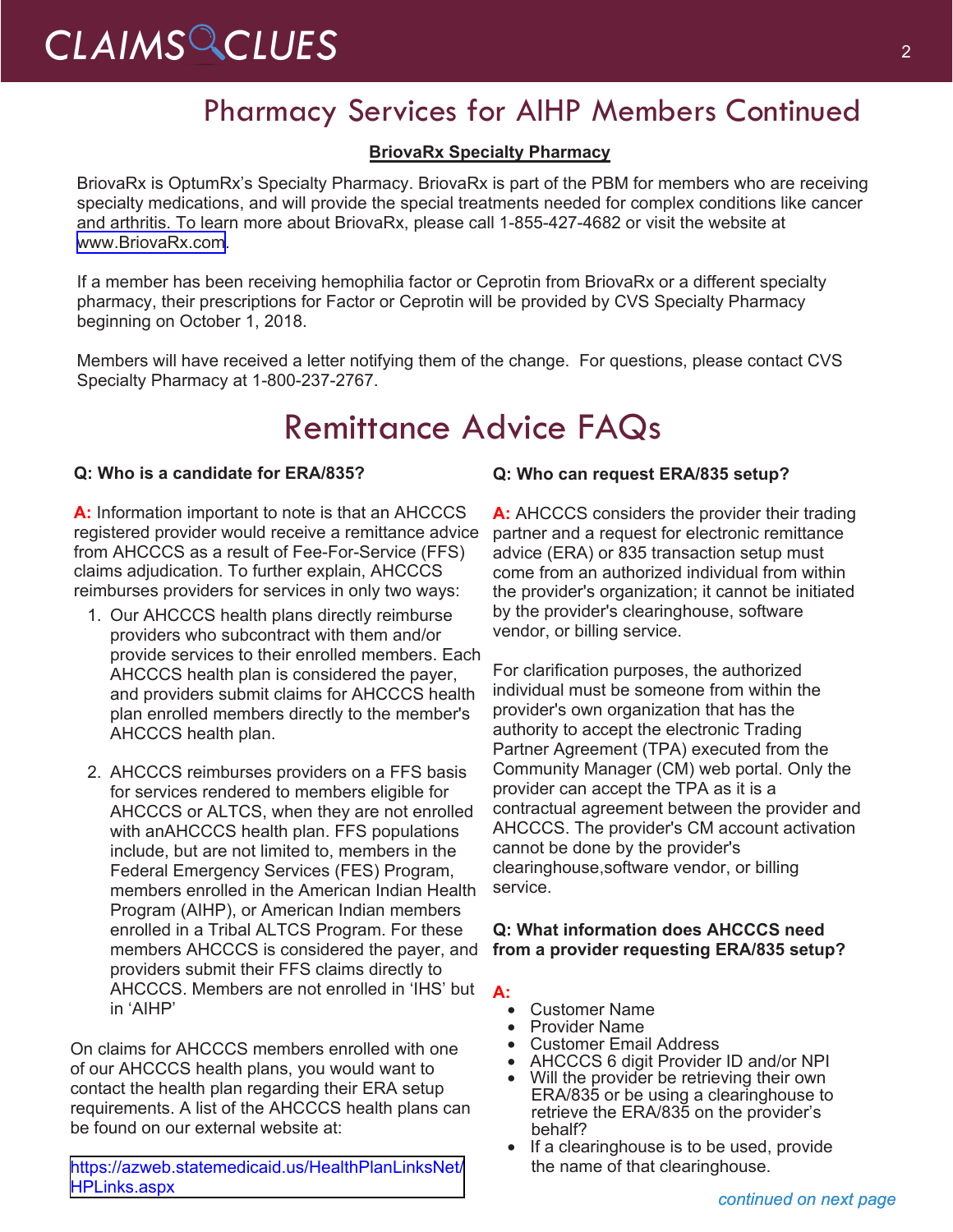### Remittance Advice FAQs Continued

#### **Q: How do I request ERA setup?**

**A:** AHCCCS Information Services Division EDI Customer Support is the first point of contact for questions related to electronic transactions or to request transaction setup. The preferred method of contact is email. Note: If providing PHI data, please make sure your email is secured.

All inquiries will result in the assignment of a Service Request or Incident for AHCCCS reporting purposes. Contact information:

Email: EDICustomerSupport@azahcccs.gov Telephone Number: (602) 417-4451 Hours: 7:00 AM – 5:00 PM Arizona Time, Monday through Friday

### **Billing the Global OB When Delivery Occurs at a Different Facility**

Recently AHCCCS has received questions regarding how the Global OB code should be billed in the following scenario:

- A member is seen by a physician for all their antepartum and postpartum visits at the physician's office/clinic;
- Due to complications or a lack of resources in the member's area of residence, delivery occurs at a separate hospital that the physician is not affiliated with;
- The same physician performed both the delivery and all antepartum and postpartum visits.

In the above scenario, where the hospital the delivery was performed, it will need listed on the claim as POS 22, with the address and NPI of that facility. This must be done since the facility will also be billing with their address, and if the addresses, date of service, and place of service do not match on the facility claim and professional claim, then unnecessary denials can occur.

The other address on the professional claim would then be the office/clinic address.

In the above scenario AHCCCS would highly encourage the physician's office to contact the hospital's credentialing department where the delivery took place, to obtain temporary privileges during the time span the delivery occurred in. Doing so can prevent unnecessary denials for submitted claims.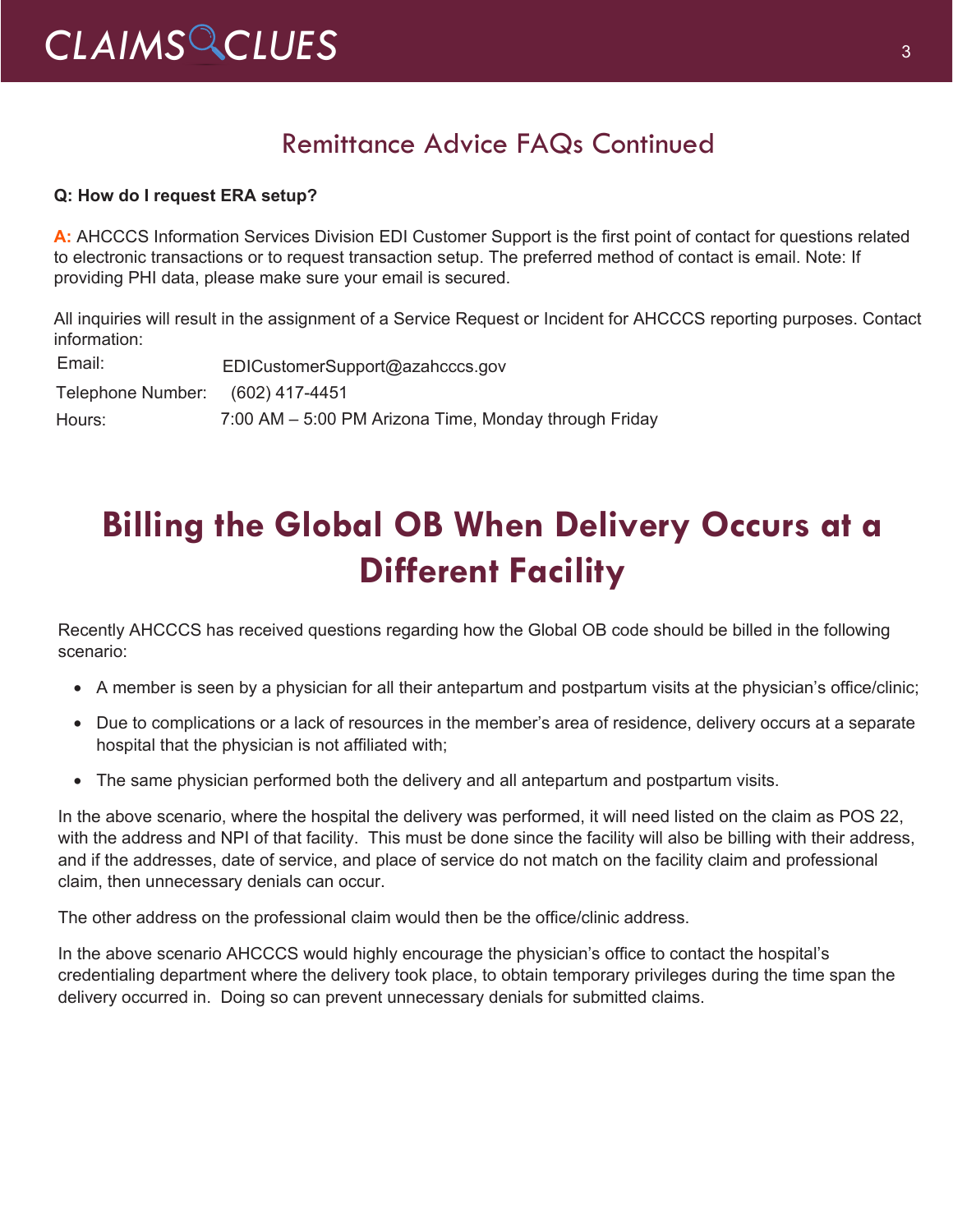### Reminders

Providers are reminded to use the following tools:

- 1. "Claim Research Tools" are available online, and it offers real time updates regarding a claim's status. Using this tool will help providers manage and resolve claims.
- 2. Using the Interactive Voice Response (IVR) system will help providers eliminate sending claims to an incorrect payer.

### Paper Claim Reminders

#### **When submitting paper claims please remember the following:**

- 1. Claims that are not legible or that are not submitted on the correct form will be returned to providers without being processed.
- 2. Black and white paper copies of the CMS-1500 and UM-04 Claim Forms will be returned to the provider.
- 3. Claims that contain the following are not legible on the imaging system and cannot be read:
- Highlighter marks,
- Color marks,
- Copy overexposure marks, and/or
- Dark edges.
- 4. Blurred font is not legible. AHCCCS has been receiving a large number of claims where the font is blurred.
- 5. Stamps should not be placed in the claim fields. This can prevent the imaging system from reading the claim correctly.
- 6. Resubmissions do not need to have the word resubmission written on them. The claims system will mark it as a resubmission based on the included CRN.
- 7. Information must be aligned in the proper box/field on the claim form. Claims that are not aligned correctly cannot be read by the claims imaging system, and the submitted claim may not be read correctly. Aligning fields correctly allows for expedient and correct claims processing and reduces errors.
- Personal printing of claim forms may result in claim fields not aligning correctly.
- Misaligned printers can result in claim fields not aligning correctly.

Example of a misaligned claim:

|                | 24. A<br>MM | From |    | DATE(S) OF SERVICE<br><b>BAR</b> | To<br><b>DD</b> | Y٧ | PLACE OF<br>SERACE. | <b>EMG</b> | <b>PROCEDURES</b><br><b>CPT/HCPCS</b> | ain Unusual Clicumstances) | SERVICES, OR SUPPLIES<br><b>MODIFIER</b> | E.<br><b>DIAGNOSIS</b><br><b>POINTER</b> | <b>S CHARGES</b> | DAY:<br>OR<br>UNT | 790<br>Farity<br>Ran | <b>QUAL</b> | <b>RENDERING</b><br><b>FROVIDER ID. #</b> |
|----------------|-------------|------|----|----------------------------------|-----------------|----|---------------------|------------|---------------------------------------|----------------------------|------------------------------------------|------------------------------------------|------------------|-------------------|----------------------|-------------|-------------------------------------------|
|                | 01          |      | 18 |                                  | $_{01}$         | 18 |                     |            | CP1                                   |                            |                                          |                                          | 100              |                   |                      |             | ##########                                |
|                | θ1          |      |    |                                  |                 | 18 |                     |            |                                       |                            |                                          |                                          |                  |                   |                      | NP.         | ####                                      |
| $\overline{2}$ |             |      |    |                                  |                 |    |                     |            |                                       |                            |                                          |                                          | 100              |                   |                      |             |                                           |
|                |             |      |    |                                  |                 |    |                     |            |                                       |                            |                                          |                                          |                  |                   |                      | NPI         |                                           |

- 8. Please do not staple claims forms and documentation together.
- 9. If a claim will be submitted with multiple pages (a multi-page claim) then all lines (1-6) under field 24 (A-
	- J) must be completed on the first page, before proceeding to the second page of the claim.

 (Please note that only the required fields on all lines will need filled in.) AHCCCS has received claims where page 1 has had lines (for example) 1-4 filled out, but lines 5 and 6 are skipped. Then a second page is incorrectly submitted. This is an incorrect submission, because a second page cannot be submitted unless all lines on page 1 are utilized and completely filled in first.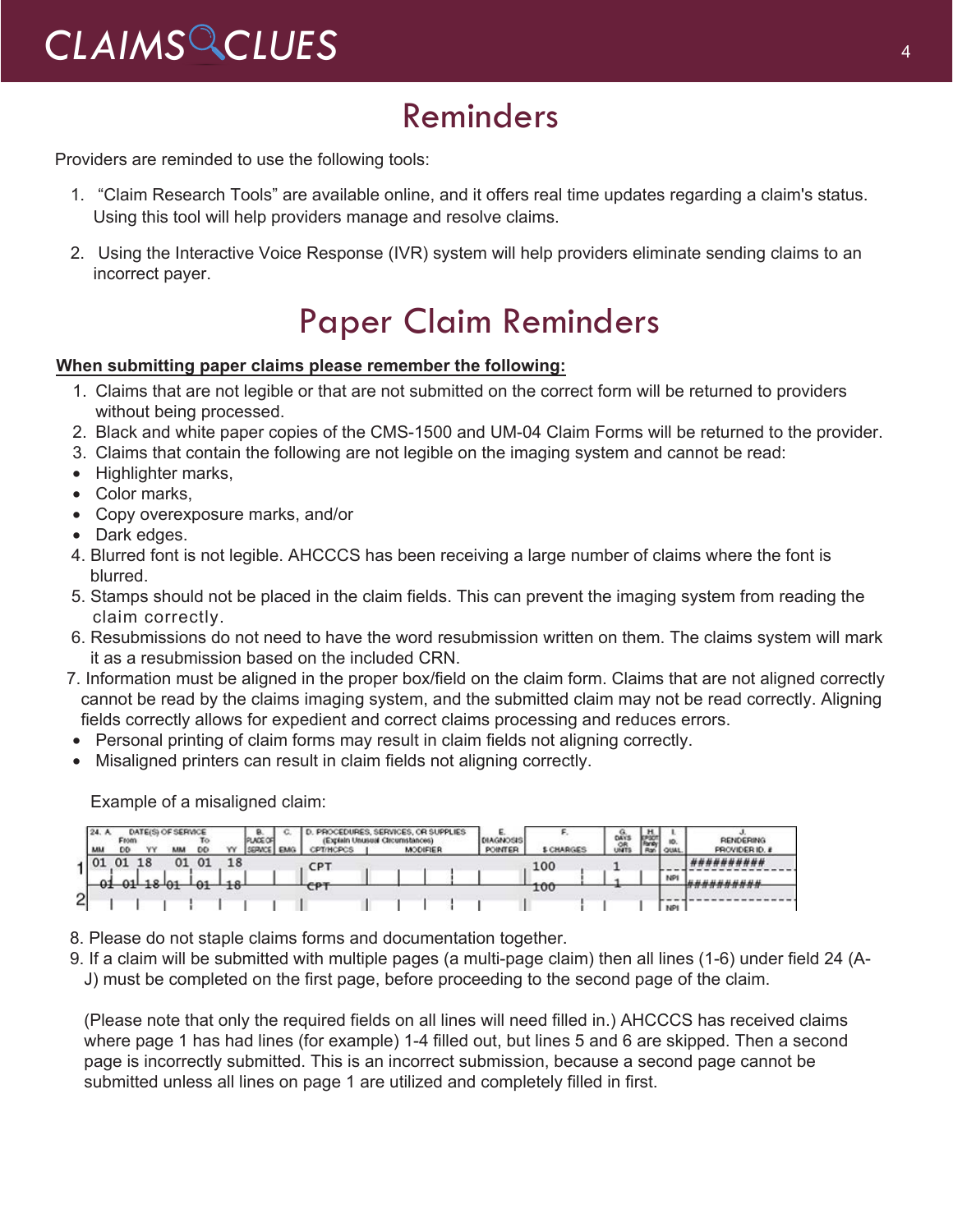### CLAIMS CLUES<sup>5</sup>

### Member Eligibility – How to Check if a Member is Designated SMI

AHCCCS offers medical programs and resources to serve Arizona residents who meet certain income and other requirements. When a member becomes eligible for services, they are designated a Behavioral Health Service Category such as Serious Mental Illness (SMI), General Mental Health Services, etc. Providers may verify a member's designation on the AHCCCS Online Provider Portal by using the "Member Verification" option.

To create an account and begin using the AHCCCS Online Provider Portal, providers must go to <https://azweb.statemedicaid.us>. For technical support when creating an account, providers should call (602) 417-4451.

If you already have an AHCCCS Online Account, the first step will be to sign in using your assigned username and password and click "sign in".

Next, select "Member Verification" in the menu toolbar on the left hand side of the portal.

| Menu                                  |
|---------------------------------------|
| <b>AIMH Services Program</b>          |
| <b>Claim Status</b>                   |
| <b>Claims Submission</b>              |
| <b>EFT Enrollment</b>                 |
| <b>Member Verification</b>            |
| <b>Newborn Notification</b>           |
| <b>Prior Authorization Inquiry</b>    |
| <b>Prior Authorization Submission</b> |
| <b>Provider Verification</b>          |
| Provider Re-Enrollment/Revalidation   |
| <b>Targeted Investments Program</b>   |
| Members Supplemental Data             |

| Test123  |  |
|----------|--|
| Password |  |
|          |  |
| Sign In  |  |

#### *continued on next page*

**A: Fee-For-Service providers do not need to contract with AHCCCS AIHP, Tribal ALTCS, or a TRBHA to continue providing Medicaid Title XIX/XXI services to FFS members. A provider simply must be an AHCCCS registered provider.**

**Providers must follow the AHCCCS Medical Policy Manual (AMPM) and Fee-for-Service Provider Billing Manual.**

**For information on providing services to an ACC Plan enrolled member (not a FFS member), please contact the ACC plan.**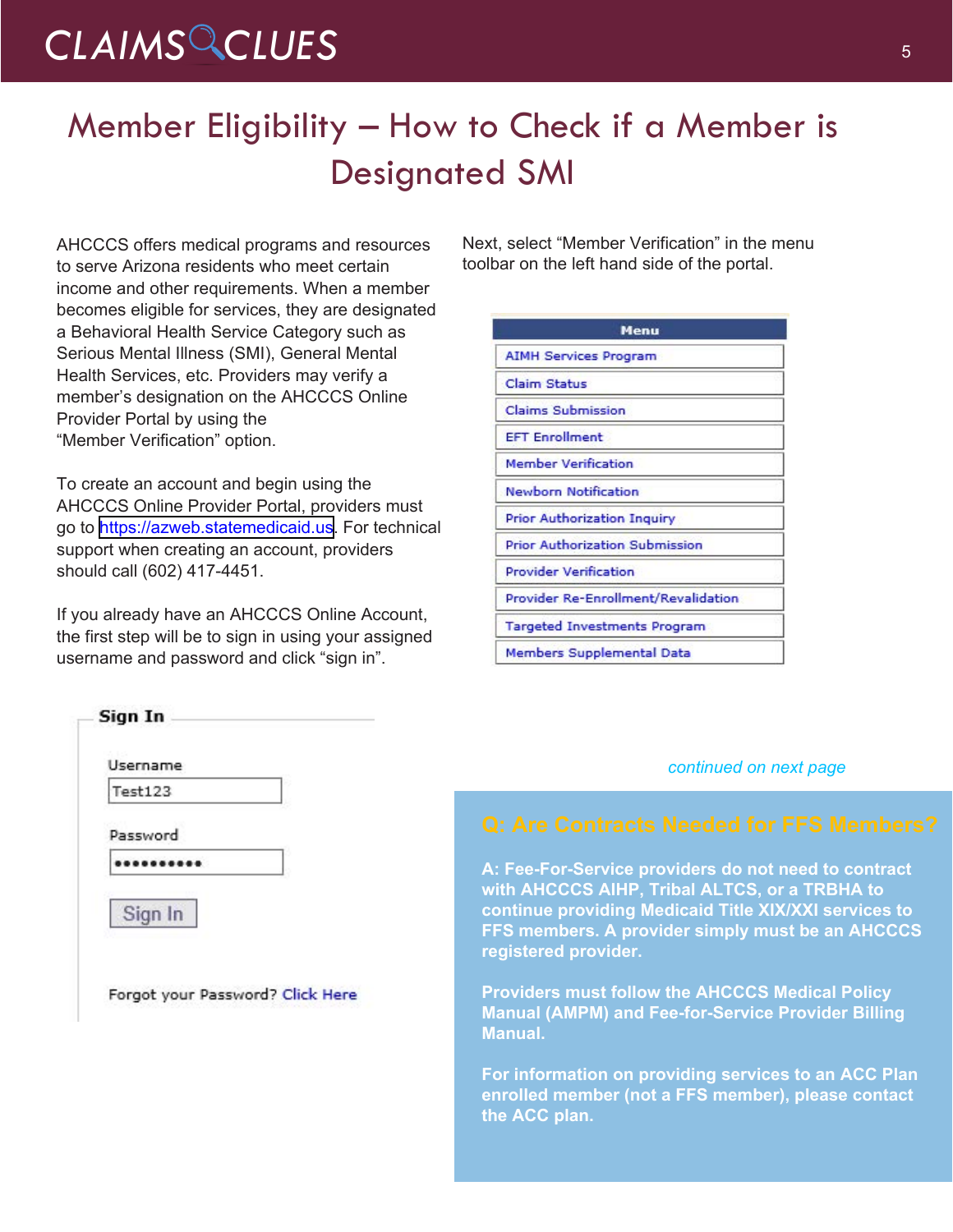### CLAIMS CLUES<sup>6</sup>

### Member Eligibility – How to Check if a Member is SMI Continued

The next screen that will appear is the "Recipient Search" screen. To populate the member's eligibility, we must enter the required search fields. In this example, we will enter the members AHCCCS ID number and date of birth and select "search".

| <b>Member Eligibility Verification: Recipient Search</b> |  |
|----------------------------------------------------------|--|
|----------------------------------------------------------|--|

|                             |                                        | <b>Recipient Search</b>                                                                                                                                                              |  |
|-----------------------------|----------------------------------------|--------------------------------------------------------------------------------------------------------------------------------------------------------------------------------------|--|
| * indicates required fields |                                        |                                                                                                                                                                                      |  |
| Search For:                 | $\bullet$ RECIPIENT                    | NEWBORN                                                                                                                                                                              |  |
|                             | Search By: @ AHCCCS ID and DOB         |                                                                                                                                                                                      |  |
|                             | $\cup$ LAST NAME, DOB and SSN          |                                                                                                                                                                                      |  |
|                             | AHCCCS ID, NAME and DOB                |                                                                                                                                                                                      |  |
|                             | AHCCCS ID, LAST and FIRST NAME and DOB |                                                                                                                                                                                      |  |
|                             | LAST and FIRST NAME & DOB              |                                                                                                                                                                                      |  |
|                             | LAST and FIRST NAME, DOB & SSN         |                                                                                                                                                                                      |  |
|                             |                                        | $\cup$ LAST and FIRST NAME, DOB & MEDICARE CLAIM NUMBER                                                                                                                              |  |
| <b>Search Fields</b>        |                                        |                                                                                                                                                                                      |  |
| AHCCCS ID:* A99999999       |                                        | (A12345678)                                                                                                                                                                          |  |
| Date of Birth:*  12/19/2000 |                                        | (MM/DD/YYYY)                                                                                                                                                                         |  |
| Date of Services (DOS)      |                                        |                                                                                                                                                                                      |  |
|                             |                                        | .The verification will be processed for today's date, if dates of services are not provided.<br>.The Begin Date of Service must be less than or equal to today.                      |  |
| <b>Begin Date:</b>          |                                        | .The End Date of Service can be in the past or up to 30 days in the future.                                                                                                          |  |
| <b>End Date:</b>            |                                        | .For hospital provider types: Begin Date of Service to End date of service can have an unlimited<br>date range.                                                                      |  |
|                             |                                        | .For all other provider types: The Begin Date of Service can be 36 months prior to today's date.<br>Begin Date of Service to End Date of Service span cannot be more than 36 months. |  |
|                             |                                        |                                                                                                                                                                                      |  |
|                             | Clear<br>Search                        |                                                                                                                                                                                      |  |

To verify the members Behavioral Health Service (BHS) Category, select the "Behavioral Health Services" link as shown below. The BHS Category will populate under the BHS Category. In the example below, the members BHS Category is designated as SMI.

Our latest training on Member Eligibility is posted on the AHCCCS website [here](https://www.azahcccs.gov/Resources/Downloads/DFMSTraining/2018/MemberEligibility.pdf).

|                                 |                 |                                                                                                                                                      | Recipient Search   Eligibility And Enrollment   Third Party Liability   CoPayment   Medicare Benefits   Behavioral Health Services   Share of Cost   Additional Benefits |                                                                             |  |  |  |  |  |
|---------------------------------|-----------------|------------------------------------------------------------------------------------------------------------------------------------------------------|--------------------------------------------------------------------------------------------------------------------------------------------------------------------------|-----------------------------------------------------------------------------|--|--|--|--|--|
| <b>Requested Data:</b>          |                 |                                                                                                                                                      |                                                                                                                                                                          |                                                                             |  |  |  |  |  |
|                                 |                 |                                                                                                                                                      | <b>Last Name:</b>                                                                                                                                                        |                                                                             |  |  |  |  |  |
|                                 |                 |                                                                                                                                                      | <b>First Name:</b>                                                                                                                                                       |                                                                             |  |  |  |  |  |
|                                 |                 |                                                                                                                                                      | SSN:                                                                                                                                                                     |                                                                             |  |  |  |  |  |
|                                 |                 |                                                                                                                                                      | <b>Medicare Claim Number</b><br>OR                                                                                                                                       |                                                                             |  |  |  |  |  |
| <b>Medicare Beneficiary ID:</b> |                 |                                                                                                                                                      |                                                                                                                                                                          |                                                                             |  |  |  |  |  |
| <b>Returned Data:</b>           |                 |                                                                                                                                                      |                                                                                                                                                                          |                                                                             |  |  |  |  |  |
|                                 |                 |                                                                                                                                                      | <b>Last Name:</b>                                                                                                                                                        |                                                                             |  |  |  |  |  |
|                                 |                 |                                                                                                                                                      | <b>First Name:</b>                                                                                                                                                       |                                                                             |  |  |  |  |  |
|                                 |                 |                                                                                                                                                      | SSN:                                                                                                                                                                     |                                                                             |  |  |  |  |  |
|                                 |                 |                                                                                                                                                      | <b>Medicare Claim Number:</b>                                                                                                                                            |                                                                             |  |  |  |  |  |
|                                 |                 |                                                                                                                                                      | <b>Medicare Beneficiary ID:</b>                                                                                                                                          |                                                                             |  |  |  |  |  |
|                                 |                 |                                                                                                                                                      |                                                                                                                                                                          |                                                                             |  |  |  |  |  |
| <b>Begin Date</b>               | <b>End Date</b> | <b>BHS Site</b>                                                                                                                                      | <b>BHS Service Type</b>                                                                                                                                                  |                                                                             |  |  |  |  |  |
| 12/11/2018                      |                 | 54 MERCY CARE PLAN                                                                                                                                   |                                                                                                                                                                          |                                                                             |  |  |  |  |  |
|                                 |                 |                                                                                                                                                      |                                                                                                                                                                          |                                                                             |  |  |  |  |  |
|                                 |                 | <b>AHCCCS IDz:</b><br>DOB:<br>Begin Date of Service: 12/18/2018<br>End Date of Service: 12/18/2018<br><b>AHCCCS ID:</b><br>DOB:<br>DOD:<br>Gender: M |                                                                                                                                                                          | <b>Behavioral Health Services</b><br>CH MENTAL HEALTH FACILITY - OUTPATIENT |  |  |  |  |  |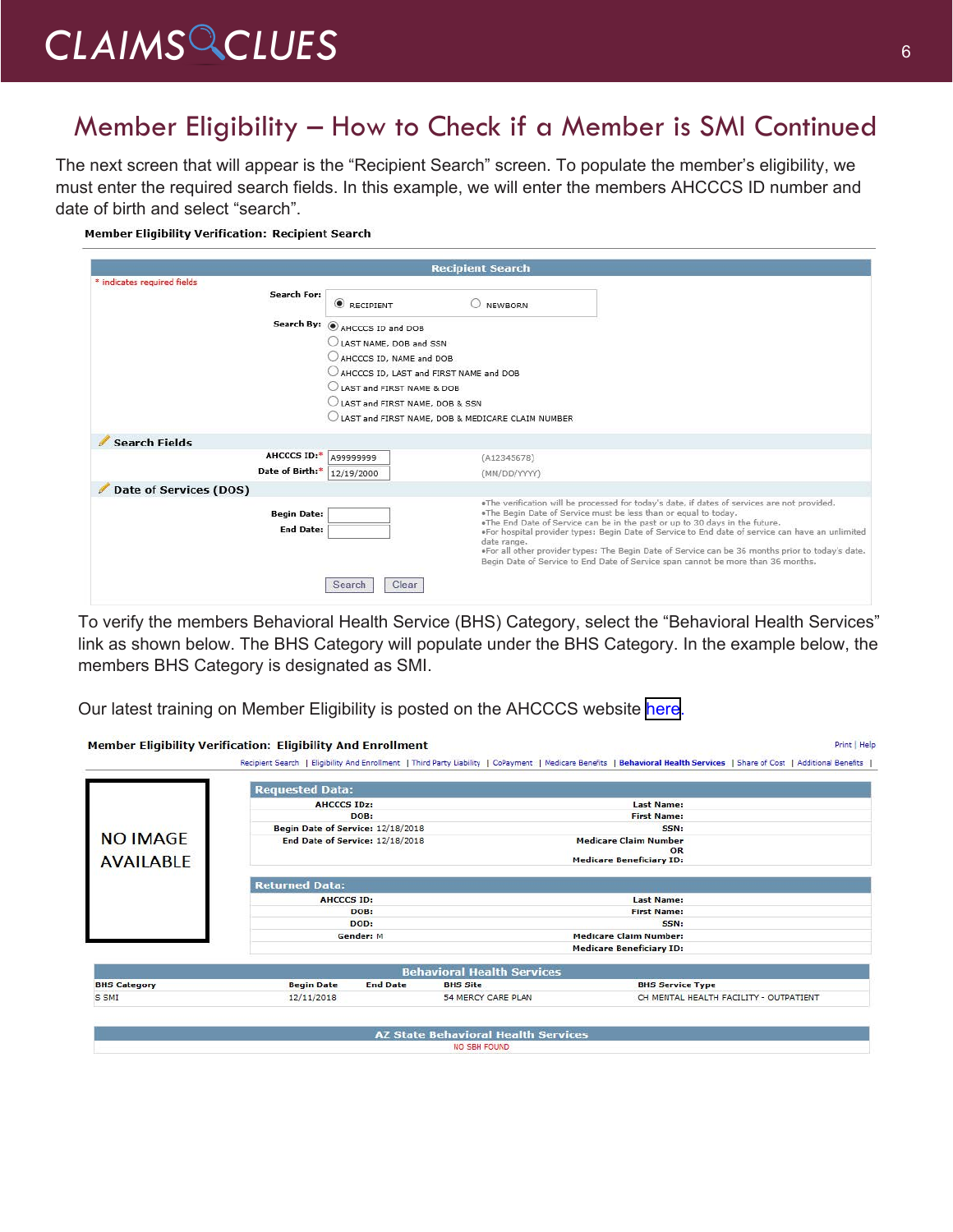### Covered Behavioral Health Services Guide - Important Updates

In early 2019, information contained within the AHCCCS Covered Behavioral Health Services Guide (CBHSG) will be transitioned into the following areas:

- AMPM 310-B, Behavioral Health Services Benefit
- AMPM 320-T, Non-Title XIX/XXI Behavioral Health Services Benefit o Non-Title XIX/XXI service information will be transferred to AMPM 320-T.
- The Provider Billing Manuals
	- $\circ$  Billing information for Fee-For-Service providers will be transferred to the Provider Billing Manuals.
		- Chapter 19, Behavioral Heath Services, of the Fee-For-Service Provider Billing Manual
			- Chapter 12, Behavioral Heath Services, of the IHS/Tribal Provider Billing Manual
- Appropriate Policies as necessary.
	- o i.e. Service benefit information, including transportation and transportation billing information pertinent to MCOs and FFS providers, will be transferred to AMPM 310-BB.

Once the CBHSG is retired additional information will be sent out to providers.

Questions? Email us at <ProviderTrainingFFS@azahcccs.gov>

### The American Indian Health Program (AIHP)

As of October 1st, both physical and behavioral health services can be received through the American Indian Health Program (AIHP), which is state wide. Please note:

- Those AIHP members enrolled with a TRBHA for behavioral health services will remain enrolled with the TRBHA. This means they will remain enrolled in both the AIHP and the TRBHA. There will be no change for these members.
- Those AIHP members enrolled with a RBHA for behavioral health services will be transitioned to AIHP (exceptions noted below). This means they will be enrolled in AIHP for both physical and behavioral health services.

The following members will see no change:

- ALTCS members (EPD and DES/DD);
- Foster care children receiving services through the Comprehensive Medical Dental Program (CMDP); and
- Adults with a Serious Mental Illness (SMI) designation.

American Indian/Alaskan Native (AI/AN) members maintain the ability to choose. AI/AN members may choose to switch their enrollment between an AHCCCS Complete Care (ACC) plan or AIHP at any time. However, they may only change between different ACC plans once per year during annual enrollment.

AI/AN members can still access services from an Indian Health Services (IHS) Facility or a Tribally-Operated 638 Health Program at any time, regardless of their enrollment choice.

### **A Note of Special Importance:**

Fee-For-Service providers do not need to contract with AHCCCS AIHP, Tribal ALTCS, or a TRBHA to continue providing Medicaid Title XIX/XXI services to FFS members. They simply must be an AHCCCS registered provider.

Providers must follow the AHCCCS Medical Policy Manual (AMPM) and Fee-for-Service Billing Manual.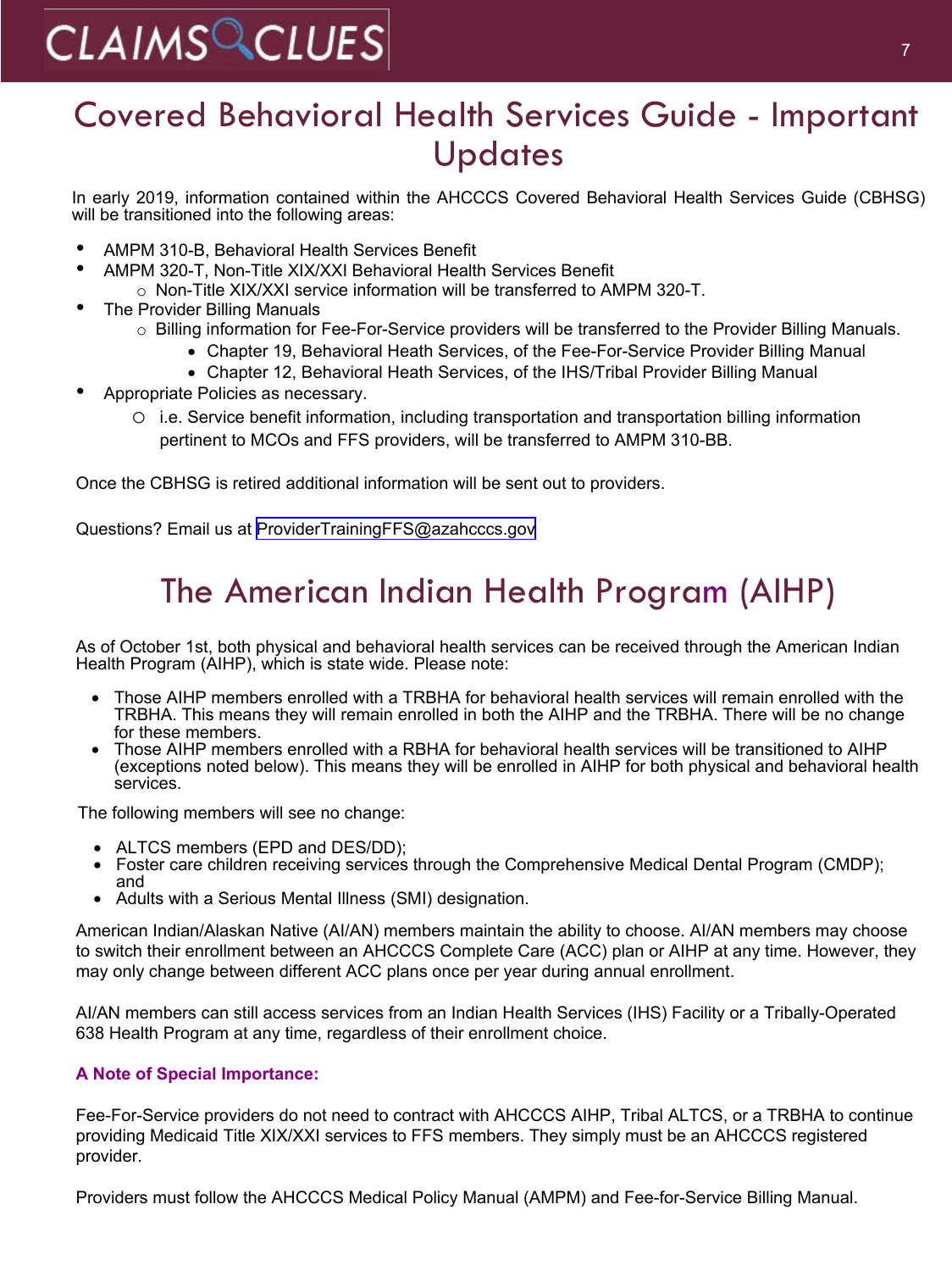### Behavioral Health

On 10/1/18, most AHCCCS members transitioned into a single health plan, either an ACC plan or AIHP, which aligned behavioral health services with physical health services under the same plan. This encourages more coordination between providers, which can mean better health outcomes for members.

Note: The following members will see no change:

- ALTCS members (EPD and DES/DDD):
- Foster care children receiving services through the Comprehensive Medical Dental Program (CMDP); and
- Adults with a Serious Mental Illness (SMI) designation.

#### **Checking a Member's Eligibility**

It will be important for providers to check a member's eligibility online as of October 1st, 2018. A provider training on how to verify a member's eligibility and enrollment can be found on the AHCCCS website.

Some AIHP-enrolled members will be changing from a RBHA (for their behavioral health services) to the American Indian Health Program (AIHP). When a provider checks such a member's eligibility on AHCCCS Online they will see a new designation for behavioral health eligibility: 98 AMERICAN INDIAN HLTH PLAN AIHP.

For those members who will begin receiving their behavioral health services through AIHP, under the BHS Site heading it will say 98 AMERICAN INDIAN HLTH PLAN AIHP. This is circled below in red, and can be found under the Behavioral Health Services tab. Providers will need to work with DFSM on appropriate billing requirements.